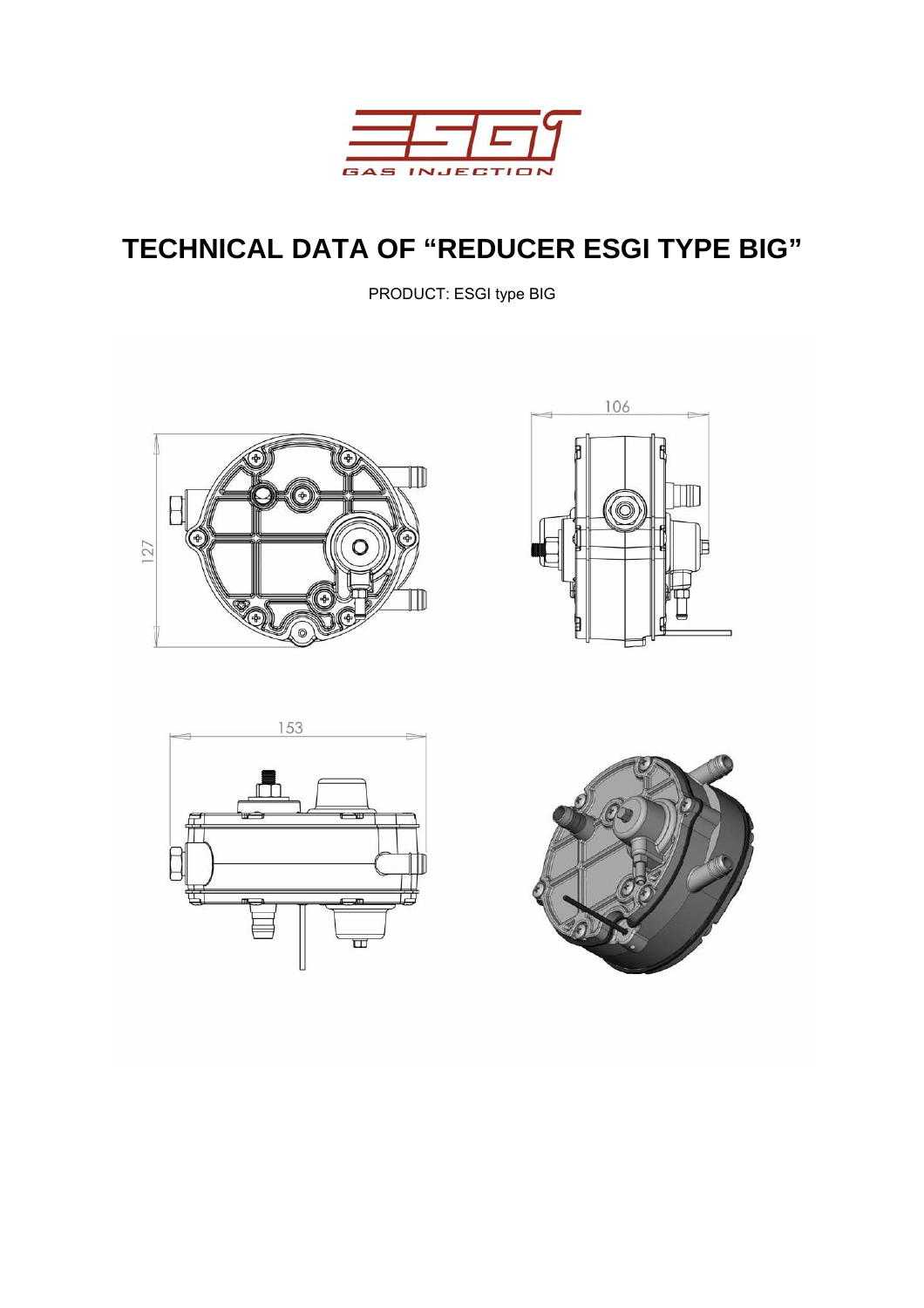### **General Characteristics**

| Handled fluid                         | <b>LPG</b>                     |
|---------------------------------------|--------------------------------|
| Handled fluid temperature range       | $0^{\circ}$ C<br>+90°C         |
| Operating temperature range (ambient) | -20°C +120°C                   |
| Flow rate $(Q, 8 \text{ bar})$        | 450 NI/min (1.5)               |
| Operating pressure range              | $0.95 \div 1.85$ bar<br>Tvpe M |

### **Electrical Characteristics**

| Voltage                     | $9$ VDC $\div$ 14 VDC                                  |
|-----------------------------|--------------------------------------------------------|
| Coil resistance             | $ 8 \text{ Ohm} \pm 2\% \text{ (24}^{\circ}\text{C)} $ |
| Power absorption in holding | 11 W (12 VDC)                                          |
| IP protect                  | IP67                                                   |

## **Mechanical Characteristics and Connections**

| <b>Dimensions</b>             | Ref. Enclosed drawing |
|-------------------------------|-----------------------|
| Weight                        | .200 $\pm$ 50gr       |
| <b>Electrical connections</b> | Super serial          |

#### **REDUCER PRESSURE REGULATION**

| TYPE            | <b>POWER</b> |              | <b>RELATIVE</b>       | <b>N.B.</b>                       |
|-----------------|--------------|--------------|-----------------------|-----------------------------------|
| <b>REDUCER</b>  | Kw           | np           | <b>PRESSURE (bar)</b> | The relative pressure is intended |
| Type BIG<br>GEO | Until to 200 | Until to 270 | <b>MAX 1.3</b>        | with engine on.                   |

# **TECHNICAL DATA OF "TEMPERATURE SENSOR"**

**Sensing element:** 2K ohm @ 25°C with β(25/85)=3425±1% **Type of construction:** Sensor and extension cable **Temperature range:**  $-50 \div 120^{\circ}$ C (in air) **Cable data:** Standard copper wires 2 x 0.50 mm **Connection:** no connector **Insulation resistance:** 100 M ohm a 100 VDC